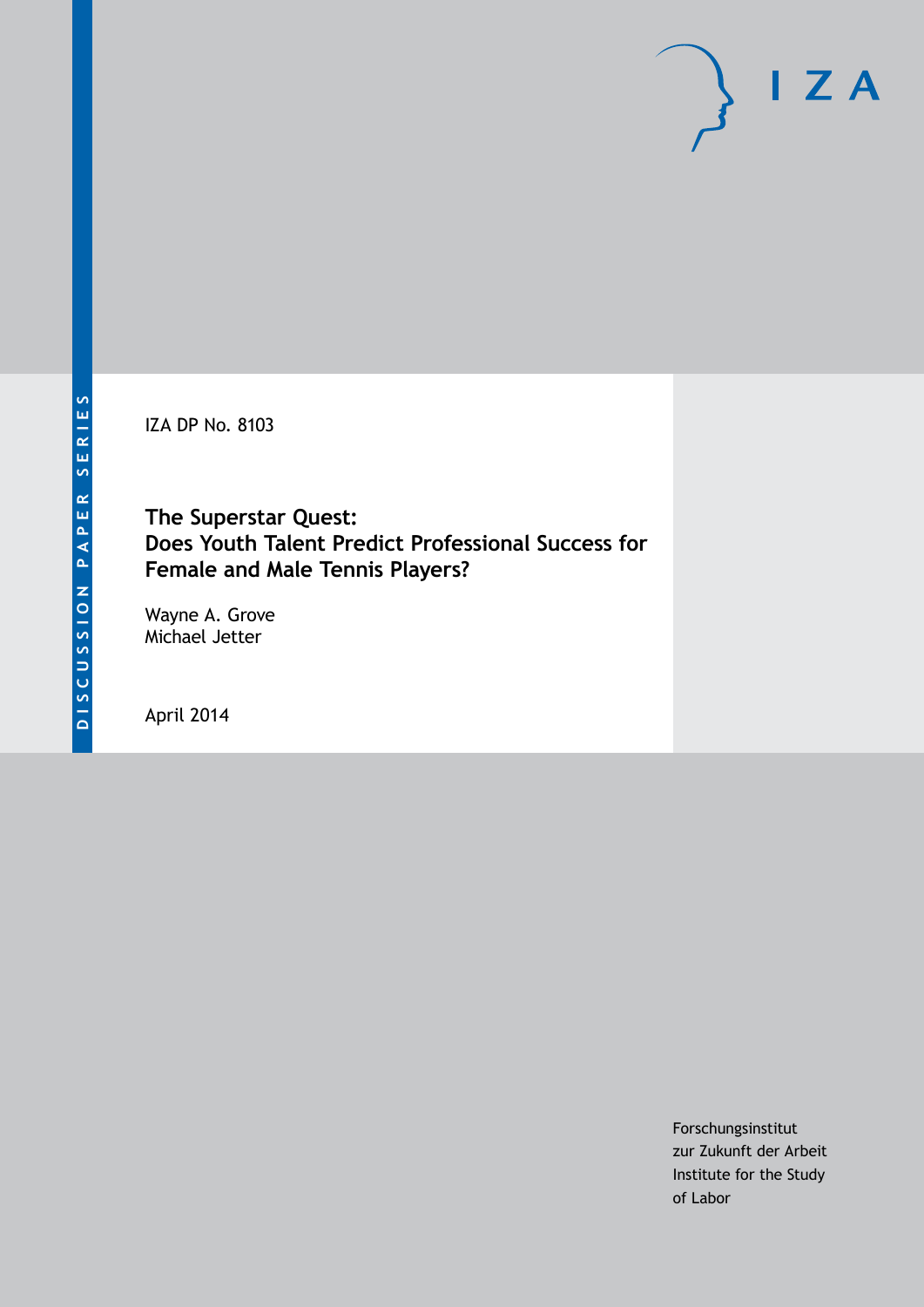# **The Superstar Quest: Does Youth Talent Predict Professional Success for Female and Male Tennis Players?**

### **Wayne A. Grove**

*Le Moyne College*

## **Michael Jetter**

*Universidad EAFIT and IZA*

## Discussion Paper No. 8103 April 2014

IZA

P.O. Box 7240 53072 Bonn **Germany** 

Phone: +49-228-3894-0 Fax: +49-228-3894-180 E-mail: [iza@iza.org](mailto:iza@iza.org)

Any opinions expressed here are those of the author(s) and not those of IZA. Research published in this series may include views on policy, but the institute itself takes no institutional policy positions. The IZA research network is committed to the IZA Guiding Principles of Research Integrity.

The Institute for the Study of Labor (IZA) in Bonn is a local and virtual international research center and a place of communication between science, politics and business. IZA is an independent nonprofit organization supported by Deutsche Post Foundation. The center is associated with the University of Bonn and offers a stimulating research environment through its international network, workshops and conferences, data service, project support, research visits and doctoral program. IZA engages in (i) original and internationally competitive research in all fields of labor economics, (ii) development of policy concepts, and (iii) dissemination of research results and concepts to the interested public.

<span id="page-1-0"></span>IZA Discussion Papers often represent preliminary work and are circulated to encourage discussion. Citation of such a paper should account for its provisional character. A revised version may be available directly from the author.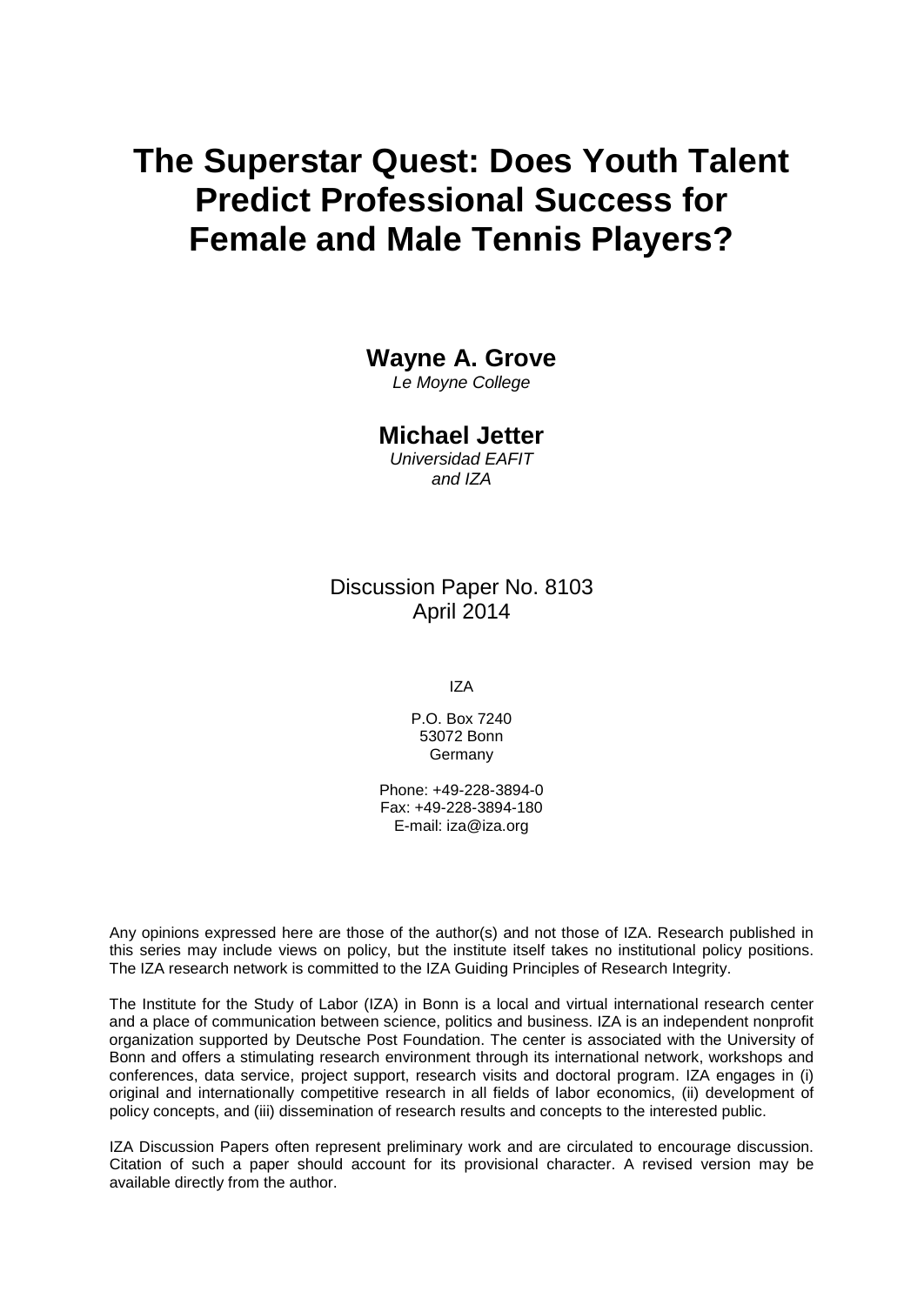IZA Discussion Paper No. 8103 April 2014

# **ABSTRACT**

# **The Superstar Quest: Does Youth Talent Predict Professional Success for Female and Male Tennis Players?[\\*](#page-1-0)**

We estimate the relationship between international youth and professional tennis rankings. We find no difference between the predictiveness of rankings from age 14 & Under versus age 16 & Under competitions. The most persistent predictor of professional success is beating older top ranked juniors. Our results reveal stark gender differences. For example, ordinal junior rankings are more strongly associated with professional success for males than for females. In addition, future tennis stars are better signaled by U14 competition outcomes for females, but by U16 results for males.

JEL Classification: D82, D91, J16, J22, J24

Keywords: productivity measures, labor supply, career outcomes, tennis

Corresponding author:

Michael Jetter Department of Economics School of Economics and Finance Universidad EAFIT Carrera 49 7 Sur-50, Avenida Las Vegas Medellín Colombia E-mail: [mjetter7@gmail.com](mailto:mjetter7@gmail.com)

\* We are thankful to Konstantin Härle (Tour Manager for the ATP) for helpful conversations.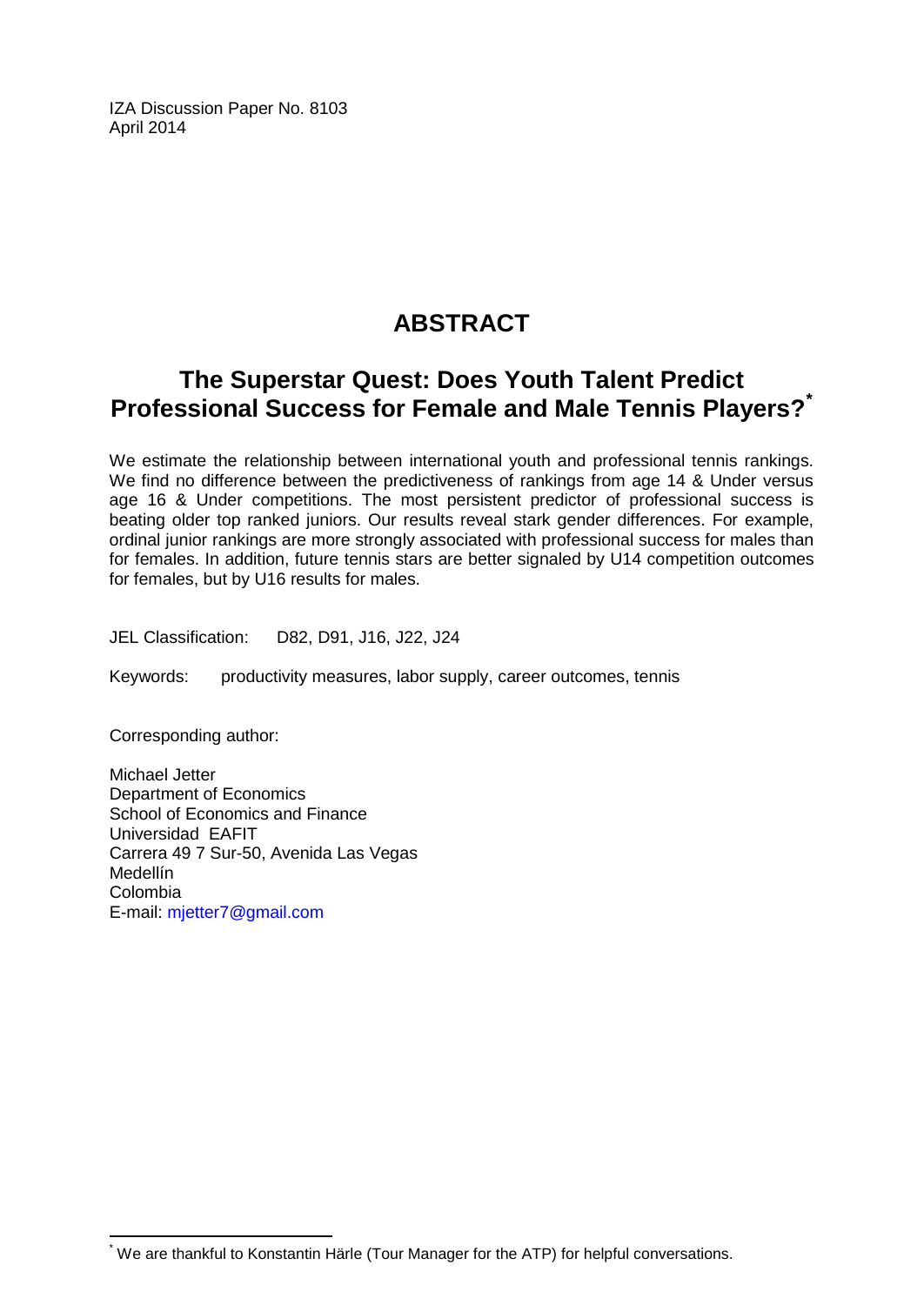#### 1 Introduction

Among the most universal dilemmas faced by individuals and organizations is the uncertain link between the information used to make career choices or hiring decisions and individuals' future productivity. At least three major bodies of related scholarship have investigated the following relationships: (1) the predictive values of information about high school and college aged individuals and career outcomes, (2) professional sports teams' draft choices and personnel decisions, and (3) expertise studies. Collectively, these related research areas document the tremendous uncertainty about the predictive value of early life outcomes.

We contribute to these literatures by assembling a novel data set consisting of world rankings that simplifies the relationship between youth and adult outcomes to measure success, and doing so for tennis, an individual sport. Our question is whether and how being a female or male superstar at age 16 or younger predicts success as a professional tennis player. We investigate the role of ordinal junior rankings, being ranked in the U14 (age 14 & Under) and U16 (age 16 & Under) categories, age differences within these categories, and gender differences. We test the hypotheses put forward by prominent tennis coaches that performances at age 12 do not provide useful information for future success on the professional tour [\(Unierzyski,](#page-9-0) [2003,](#page-9-0) and [MacCurdy,](#page-9-1) [2006\)](#page-9-1). Also, we test the findings by [Brouwers et al.](#page-9-2) [\(2012\)](#page-9-2) that top ranked players younger than their competitors are not more likely to have successful professional careers (p. 417).

#### 2 Data and Methodology

The most comprehensive sample of young potential tennis professionals are the players ranked in the U14 and U16 competitions of the Tennis Europe Junior Tour. We collect data for all female and male players born between 1977 and 1988, who were ranked at least once in the top 50 of these elite year-end rankings in the U14 or U16 categories. Our dataset contains 1,527 players (750 females). We match each player to their subsequent highest professional ranking achieved on the Women's Tennis Association (WTA) or the Association of Tennis Professionals (ATP) Tours.[1](#page-3-0) With a birth year cut-off of 1988 at the end of the 2013 season, all sample players were

<span id="page-3-0"></span><sup>&</sup>lt;sup>1</sup>Data from <http://www.tenniseurope.org/page.aspx?id=16384>. For players, who never earned points on the professional tour, we set a career high ranking of 1600, which corresponds to less than one point on the professional tour. Excluding players who never earned professional points returns qualitatively identical results.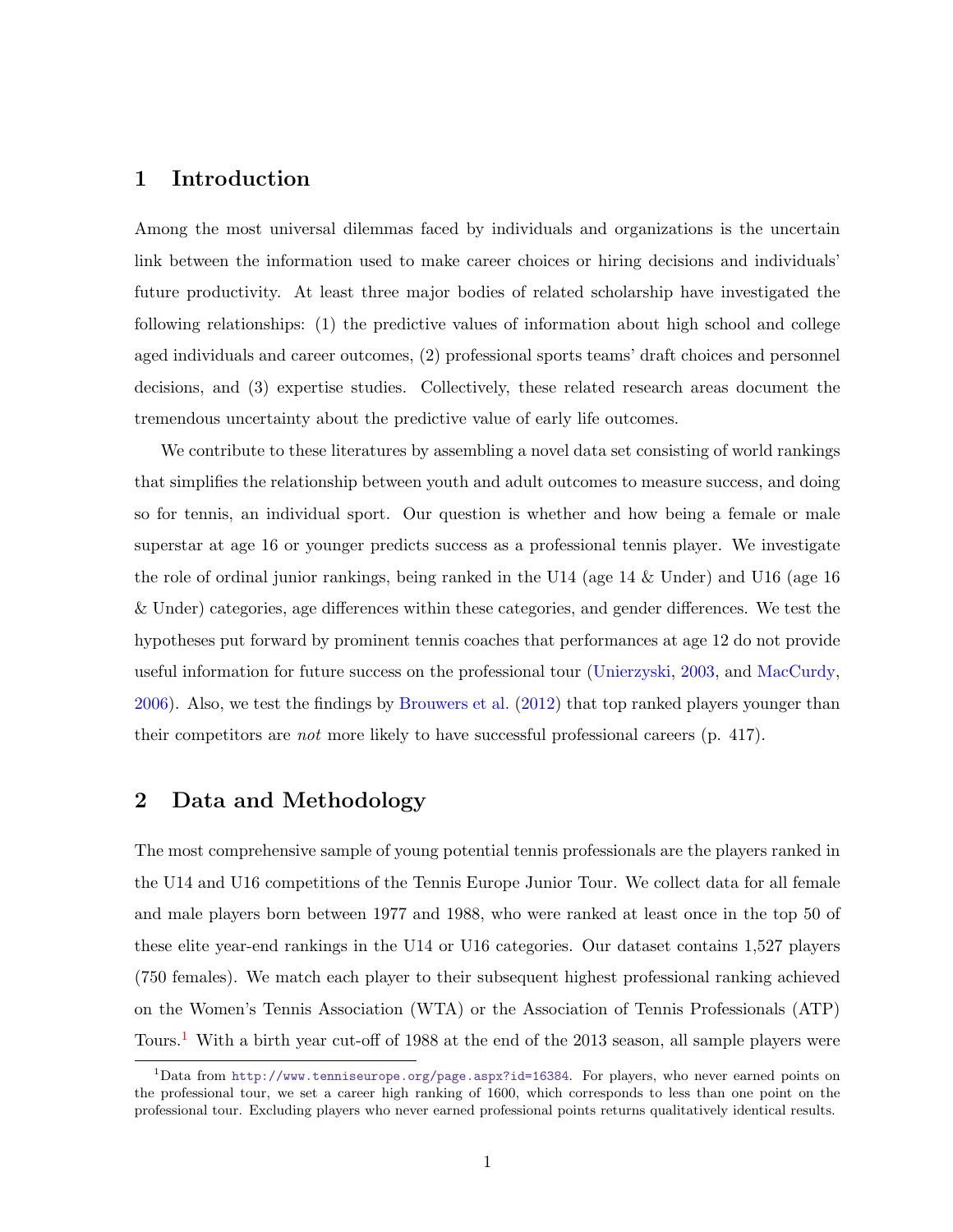at least 25 years of age at the time of data collection.

We apply a logit regression framework, estimating the probability  $p$  of player  $i$  to achieve, say, a top 10 professional ranking:

<span id="page-4-0"></span>
$$
logit(p)_i = \alpha_0 + \alpha_1 X_i + \alpha_2 Z_i + \alpha_3 Controls_i + \epsilon_i,
$$
\n(1)

where  $X_i$  includes indicators for the player's best youth ranking (reached the top 3, top 4 to 10, etc.). We also estimate this equation using the continuous variable of the player's highest ranking in the U14 and U16 competitions and the respective squared terms to allow for nonlinearities.  $Z_i$  contains dummy variables for whether the player was younger than the age category in which they competed.  $Controls_i$  include a gender dummy and the birth year of the player.

#### 3 Estimating Career Success from Youth Rankings

Panel A of Table [1](#page-5-0) shows the likelihood of youth players reaching professional rankings of the top 10, 50, 100, and 200. While the U16 players are slightly more indicative of future success, the outcomes of the U14 players do not significantly differ. About 30 percent of each sample achieved a professional ranking among the top 200, 21 percent among the top 100, 14 percent in the top 50, and 4 percent in the top 10. Panels B and C investigate potential gender differences within the U14 and the U16 samples. Note that U14 rankings predict success significantly better for females than for males, other than the top 10; U16 junior male rankings are more strongly associated with becoming a top 10 professional.

Table [2](#page-6-0) displays the results from estimating equation [1.](#page-4-0) First, we note the importance of ordinal rankings. For example, a top 3 U14 player has a 6.8 percent chance of reaching the top 10 on the professional circuit, relative to those ranked between 4 and 50 in that youth category. This coefficient then gradually increases when estimating the probabilities to reach the top 50, 100, and 200. We observe a similar pattern for players ranked 4 to 10 in the U14 category. In the U14 sample the coefficients of top 3 and top 4 to 10 are not statistically different from each other at the 10 percent level for any of the definitions of professional success. After that, we see a drop in magnitudes for players ranked 11 to 20, however their chances are still significantly increased, compared to players ranked 21 to 50. These relationships are roughly comparable for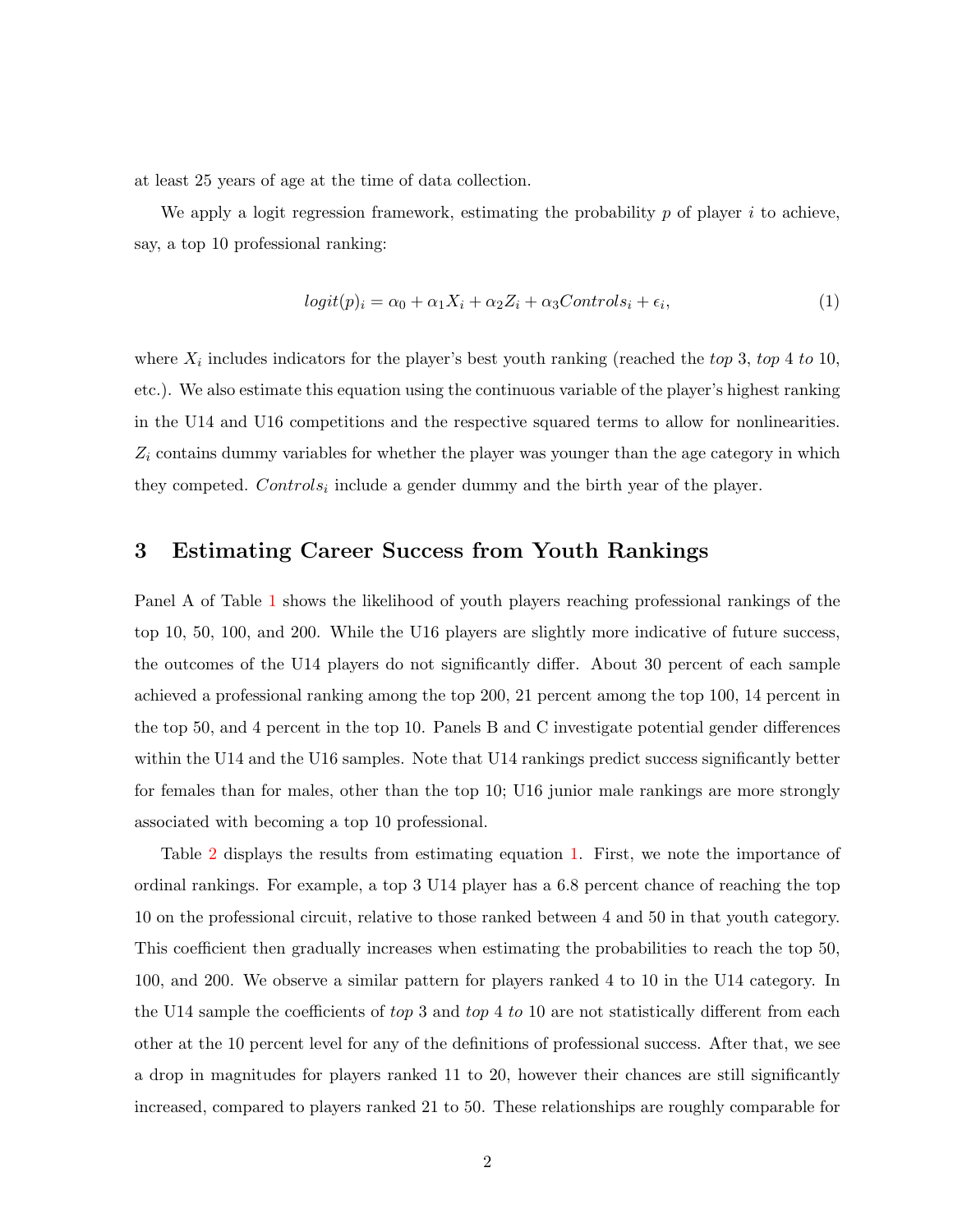|                  | (1)<br>top10 | (2)<br>top50 | (3)<br>top100 | (4)<br>top200 |  |  |  |
|------------------|--------------|--------------|---------------|---------------|--|--|--|
| Panel A          |              |              |               |               |  |  |  |
| U14 Sample       | $0.042***$   | $0.137***$   | $0.206***$    | $0.292***$    |  |  |  |
|                  | (0.006)      | (0.011)      | (0.013)       | (0.015)       |  |  |  |
| U16 Sample       | $0.045***$   | $0.143***$   | $0.208***$    | $0.316***$    |  |  |  |
|                  | (0.007)      | (0.011)      | (0.013)       | (0.015)       |  |  |  |
| difference       | $-0.003$     | $-0.007$     | $-0.002$      | $-0.024$      |  |  |  |
|                  | (0.009)      | (0.016)      | (0.018)       | (0.021)       |  |  |  |
| $\boldsymbol{N}$ | 1,952        | 1,952        | 1,952         | 1,952         |  |  |  |
| Panel B          |              |              |               |               |  |  |  |
| Males U14        | $0.047***$   | $0.106***$   | $0.169***$    | $0.242***$    |  |  |  |
|                  | (0.009)      | (0.013)      | (0.016)       | (0.019)       |  |  |  |
| Females U14      | $0.036***$   | $0.172***$   | $0.248***$    | $0.350***$    |  |  |  |
|                  | (0.009)      | (0.018)      | (0.020)       | (0.023)       |  |  |  |
| difference       | 0.011        | $-0.065***$  | $-0.079***$   | $-0.108***$   |  |  |  |
|                  | (0.013)      | (0.022)      | (0.026)       | (0.029)       |  |  |  |
| $\boldsymbol{N}$ | 952          | 952          | 952           | 952           |  |  |  |
| Panel C          |              |              |               |               |  |  |  |
| Males U16        | $0.060***$   | $0.137***$   | $0.198***$    | $0.294***$    |  |  |  |
|                  | (0.011)      | (0.015)      | (0.018)       | (0.020)       |  |  |  |
| Females U16      | $0.029***$   | $0.149***$   | $0.218***$    | $0.338***$    |  |  |  |
|                  | (0.008)      | (0.016)      | (0.019)       | (0.022)       |  |  |  |
| difference       | $0.031**$    | $-0.012$     | $-0.020$      | $-0.044$      |  |  |  |
|                  | (0.013)      | (0.022)      | (0.026)       | (0.030)       |  |  |  |
| N                | 978          | 978          | 978           | 978           |  |  |  |

<span id="page-5-0"></span>Table 1: Percentage of Sample Players Reaching the Top 10, 50, 100, and 200

Standard errors in parentheses.  $*$   $p < 0.10$ ,  $**$   $p < 0.05$ ,  $**$   $p < 0.01$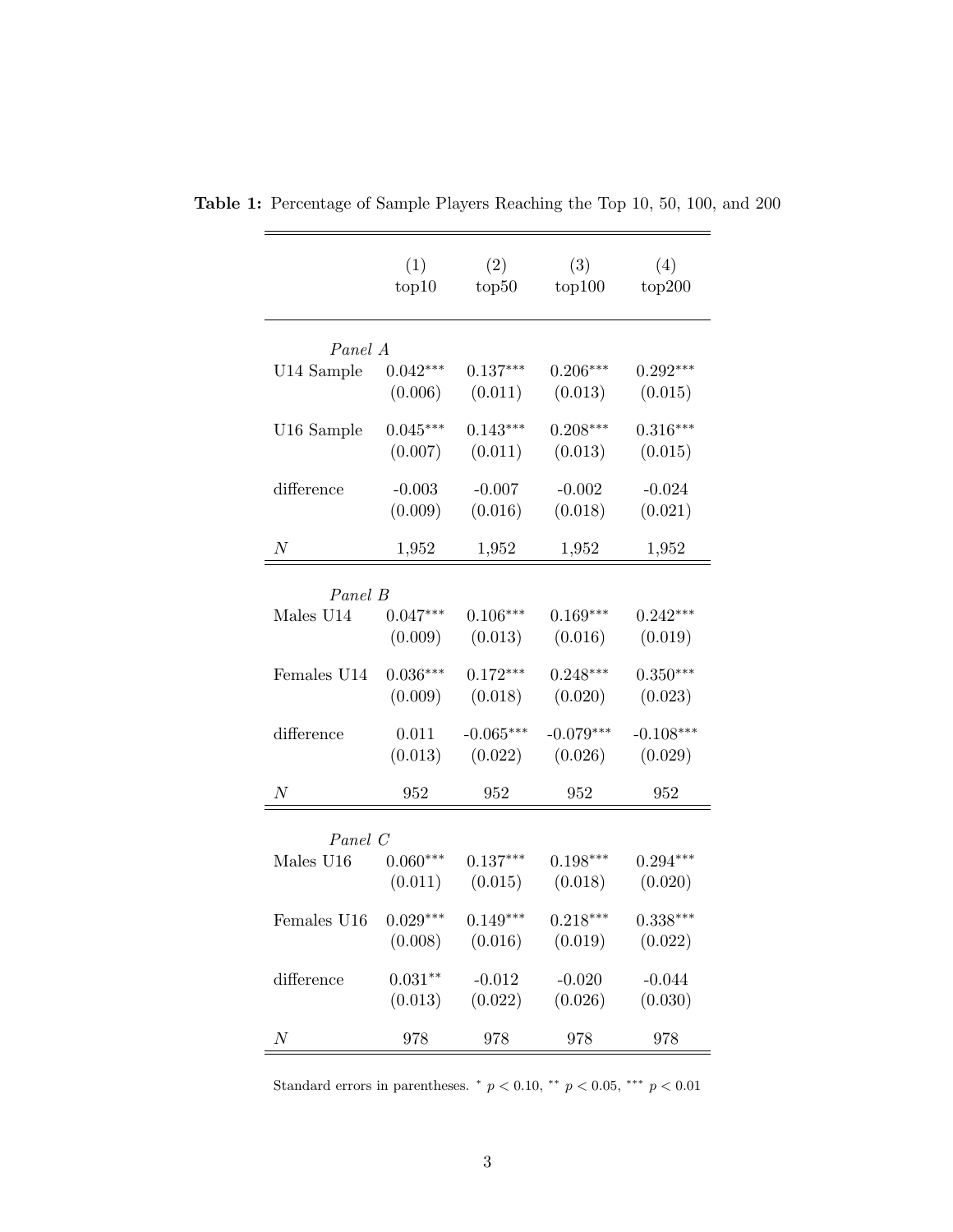the U16 rankings.

|                  | $14 \&$ Under |            |            | $16 \&$ Under |            |            |            |            |
|------------------|---------------|------------|------------|---------------|------------|------------|------------|------------|
|                  | (1)           | (2)        | (3)        | (4)           | (5)        | (6)        | (7)        | (8)        |
|                  | top10         | top50      | top100     | top200        | top10      | top50      | top100     | top200     |
| top 3            | $0.068***$    | $0.171***$ | $0.198***$ | $0.267***$    | 0.008      | $0.122***$ | $0.175***$ | $0.248***$ |
|                  | (0.018)       | (0.033)    | (0.042)    | (0.050)       | (0.022)    | (0.035)    | (0.041)    | (0.049)    |
| top $4$ to $10$  | $0.048***$    | $0.125***$ | $0.169***$ | $0.224***$    | $0.050***$ | $0.088***$ | $0.161***$ | $0.196***$ |
|                  | (0.017)       | (0.027)    | (0.030)    | (0.034)       | (0.017)    | (0.029)    | (0.032)    | (0.036)    |
| top $11$ to $20$ | $0.034*$      | $0.071***$ | 0.038      | $0.105***$    | 0.017      | $0.070**$  | $0.084***$ | $0.143***$ |
|                  | (0.019)       | (0.027)    | (0.032)    | (0.034)       | (0.018)    | (0.028)    | (0.032)    | (0.035)    |
| 1 yr younger     | $0.029*$      | $0.073***$ | $0.092***$ | $0.126***$    | 0.016      | 0.032      | 0.025      | 0.002      |
|                  | (0.015)       | (0.024)    | (0.030)    | (0.033)       | (0.015)    | (0.023)    | (0.026)    | (0.030)    |
| 2 or more yrs    | $0.056**$     | $0.160**$  | $0.261**$  | $0.295**$     | $0.082***$ | $0.144***$ | $0.162***$ | $0.233***$ |
| younger          | (0.024)       | (0.073)    | (0.107)    | (0.144)       | (0.023)    | (0.035)    | (0.042)    | (0.053)    |
| $\boldsymbol{N}$ | 952           | 952        | 952        | 952           | 978        | 978        | 978        | 978        |

<span id="page-6-0"></span>Table 2: Logit Estimates of the Relationship between Junior Youth Rankings and Success on the Professional Tennis Tour (Marginal Effects Displayed)

Standard errors in parentheses.  $p < 0.10,$  \*\*  $p < 0.05,$  \*\*\*  $p < 0.01$ .

All regressions include a variable indicating the player's birth year and a gender dummy.

The second major conclusion from Table [2](#page-6-0) is that beating top-ranked, older players is a particularly strong predictor of future professional success. Note that being one year younger than the age category in which they compete increases the odds of better professional outcomes for 13 year old players in the U14s, but not for 15 year old players in the U16s. The inflated standard errors for U14 players two or more years younger reflect the low number of observations (17 players), all of whom are female.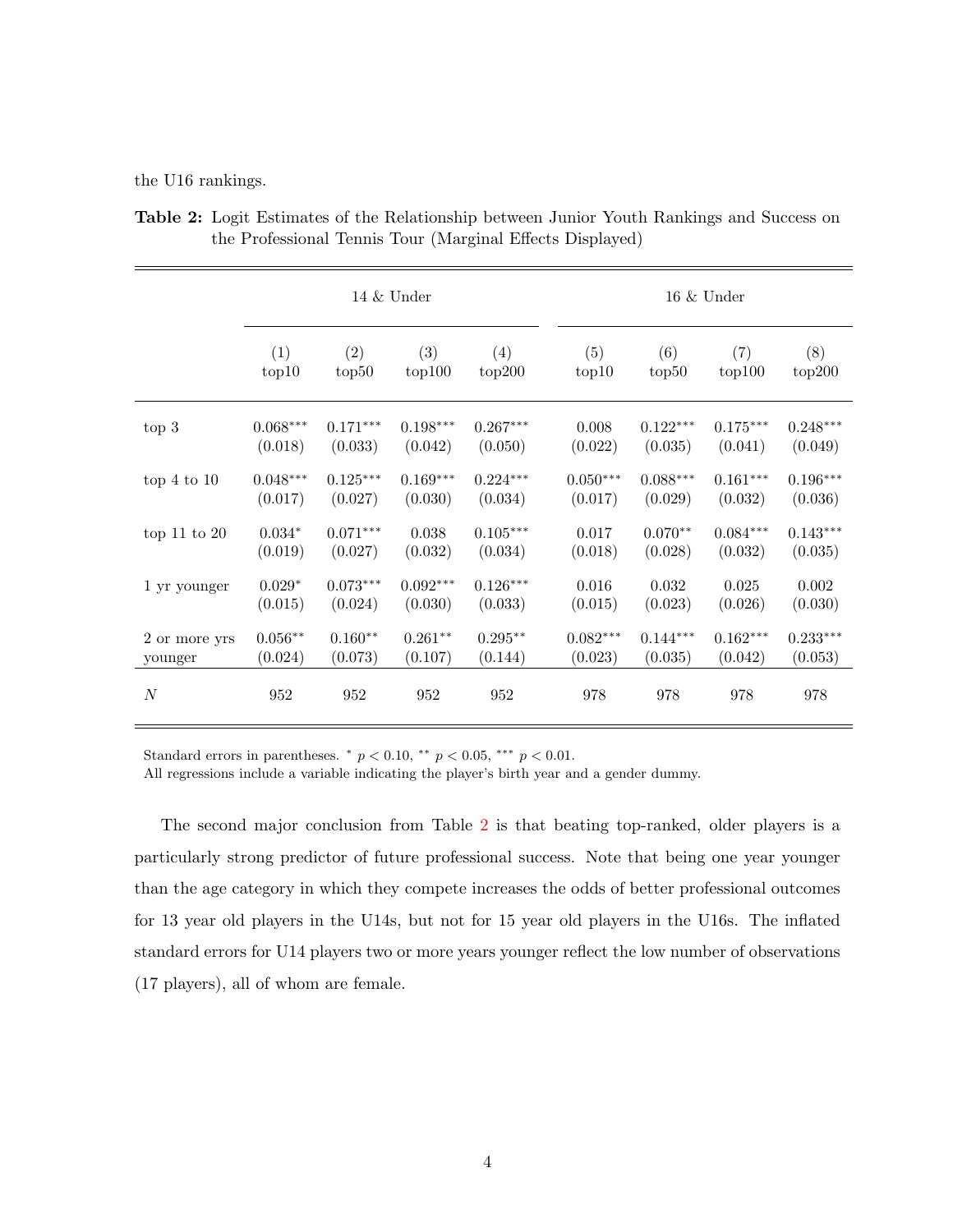#### 4 Gender Differences

Next, rather than pooling our data, we analyze it by gender. Table [3](#page-7-0) displays results from including the highest achieved youth rankings in the U14 sample (highestu14) and its squared term to better allow for nonlinearities. We continue to find that ordinal youth rankings matter substantially more for males than for females, whereas age matters for both. In fact, the highest achieved U14 ranking for women is only significant when defining success as reaching the top 200. For males, on the other hand, ordinal rankings are significant throughout all definitions of professional success. The coefficients on being ranked at the age of 13, however, are not statistically different across genders. Finally, females age 12 and younger had a much greater likelihood of professional success than did their peers, namely more than a third ultimately ranked among the top 100 pros. The U16 subsamples (not displayed) yield results akin to those in the U14 category.

|                          | Women                 |                       |                       | Men                  |           |             |             |             |
|--------------------------|-----------------------|-----------------------|-----------------------|----------------------|-----------|-------------|-------------|-------------|
|                          | (1)                   | (2)                   | (3)                   | (4)                  | (5)       | (6)         | (7)         | (8)         |
|                          | top10                 | top50                 | top100                | top200               | top10     | top50       | top100      | top200      |
| highestu $14$            | $-0.001$              | $-0.006$              | $-0.009$              | $-0.017***$          | $-0.005*$ | $-0.011***$ | $-0.016***$ | $-0.017***$ |
|                          | (0.002)               | (0.005)               | (0.005)               | (0.006)              | (0.003)   | (0.004)     | (0.004)     | (0.005)     |
| highestu $14sq$          | 0.0000                | 0.0000                | 0.0001                | $0.0002*$            | 0.0000    | $0.0001*$   | $0.0002**$  | $0.0002**$  |
|                          | (0.0000)              | (0.0000)              | (0.0001)              | (0.0001)             | (0.0001)  | (0.0001)    | (0.0001)    | (0.0001)    |
| 1 yr younger             | $0.033*$              | $0.076**$             | $0.091**$             | $0.109**$            | 0.030     | $0.076**$   | $0.101**$   | $0.154***$  |
|                          | (0.019)               | (0.035)               | (0.042)               | (0.045)              | (0.021)   | (0.033)     | (0.042)     | (0.051)     |
| 2 or more yrs<br>younger | $0.070***$<br>(0.022) | $0.236***$<br>(0.074) | $0.342***$<br>(0.107) | $0.361**$<br>(0.146) |           |             |             |             |
| $\boldsymbol{N}$         | 443                   | 443                   | 443                   | 443                  | 509       | 509         | 509         | 509         |

<span id="page-7-0"></span>Table 3: Logit Estimates of the Probability that U14 Junior Players Reach Top Professional Rankings (Marginal Effects Displayed)

Standard errors in parentheses.  $p < 0.10,$  \*\*  $p < 0.05,$  \*\*\*  $p < 0.01$ .

All regressions include a variable indicating the player's birth year.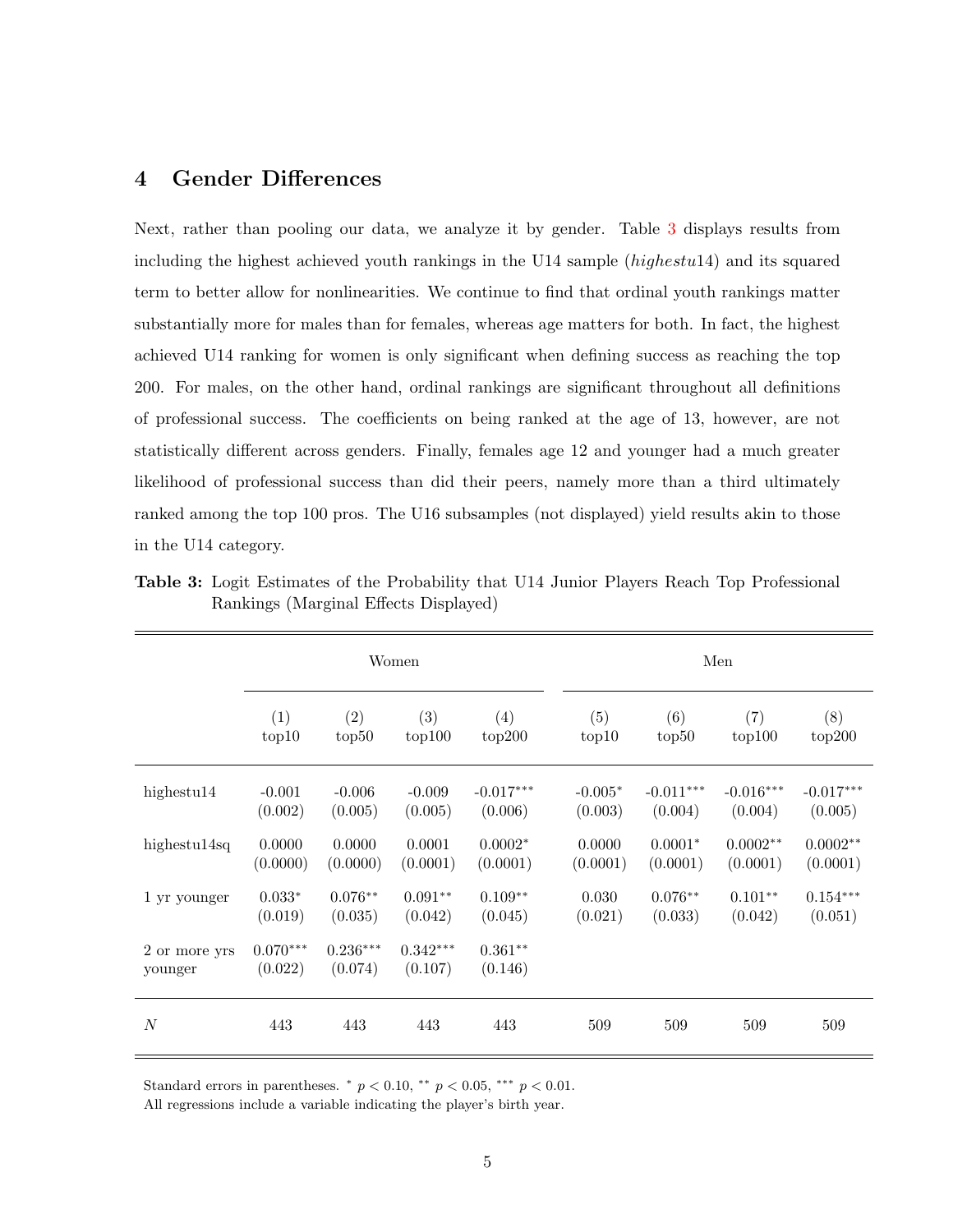Figure [1](#page-8-0) graphs the predicted probabilities of reaching the top 100 in professional tennis as a function of the highest achieved position in the U14 and U16 rankings.<sup>[2](#page-8-1)</sup> Note the steep slope of the male probability curves relative to the females, indicating that ordinal ranking matters tremendously for males, but less so for females. The vertical distances between the curves represent age differences: being two or more years younger leads to a difference of about 30 percentage points for U16 players and over 40 percentage points for U14 girls.

<span id="page-8-0"></span>

Figure 1: Junior Rankings and the Probability of Reaching the Top 100 in the Respective Professional Rankings

What youth outcomes best predict future success? For females in the U14 category, the combination of being in the top 50 at age 12 and under, in addition to reaching the top 10 in these rankings at some point produces a 70 to 80 percent chance of reaching the top 100 on the

<span id="page-8-1"></span><sup>&</sup>lt;sup>2</sup>The predicted probabilities are calculated as  $prob_i = \frac{1}{1+e^{-logit(p_i)}}$  following [Greene](#page-9-3) [\(2003\)](#page-9-3). We are using all four subsamples (female/male for U14/U16) individually and estimate the outcome for a reference player born in 1980. Notice that functions for u16a and u16b are almost identical.